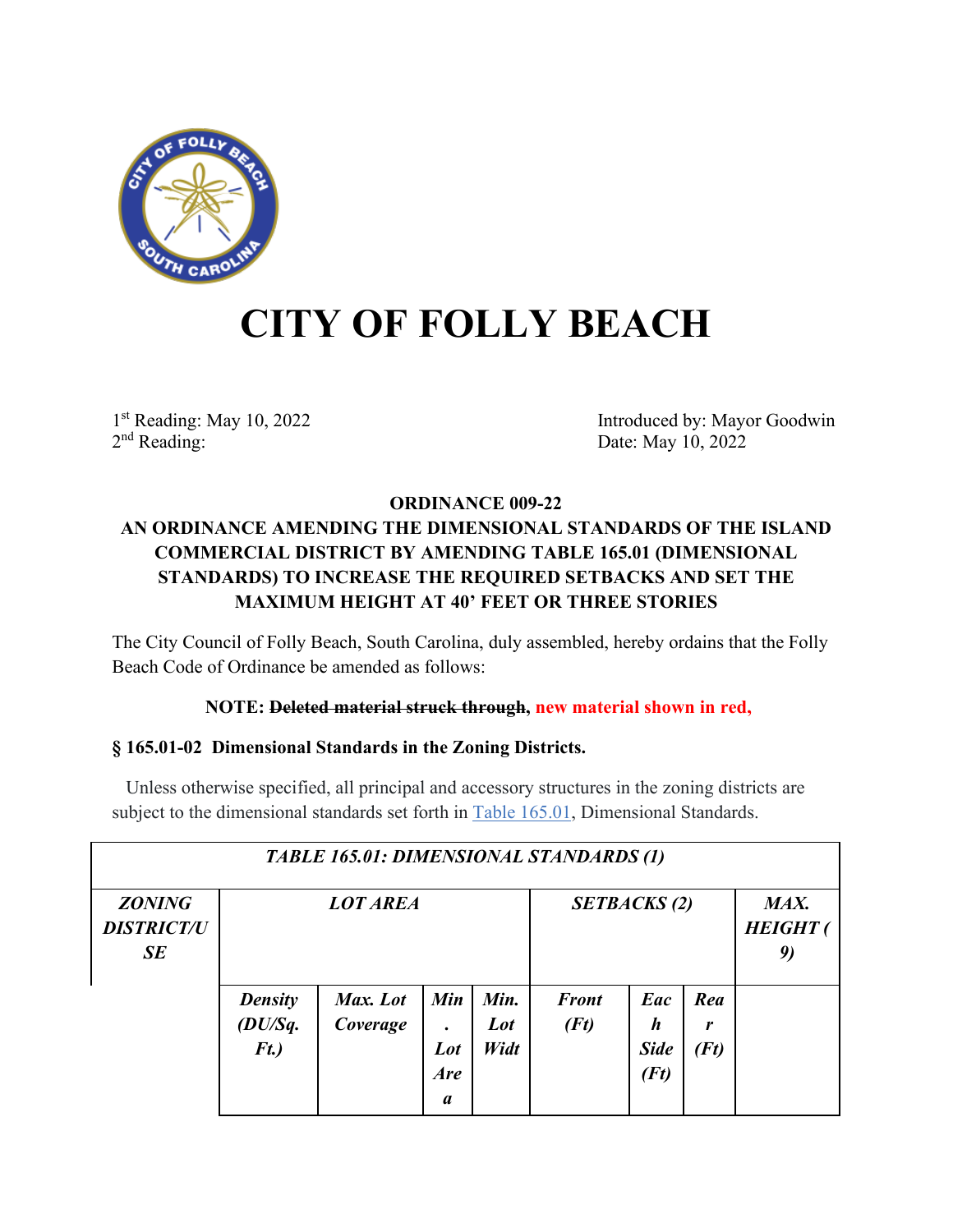|                                   |                                                   |                            |                 | (Sq)<br>$F_{t}$ | $\boldsymbol{h}$<br>(Ft) |                                                                 |    |                                                                                            |  |  |  |  |  |
|-----------------------------------|---------------------------------------------------|----------------------------|-----------------|-----------------|--------------------------|-----------------------------------------------------------------|----|--------------------------------------------------------------------------------------------|--|--|--|--|--|
| <b>ISLAND COMMERCIAL (IC)</b>     |                                                   |                            |                 |                 |                          |                                                                 |    |                                                                                            |  |  |  |  |  |
| Single- and<br>two-family<br>uses | 1/10,50<br>0 (up)<br>to 4 per<br>acre<br>$max.$ ) | 35<br>$\frac{0}{0}$<br>(3) | 10,500<br>3,500 | 70              | 10                       | 5 10                                                            | 10 | 34' above the<br>top of the first<br>living floor<br>surface $(4)$                         |  |  |  |  |  |
|                                   |                                                   |                            | per unit        |                 |                          |                                                                 |    |                                                                                            |  |  |  |  |  |
| All other uses                    | N/A                                               |                            | 5,250           |                 | None                     | None required except<br>when abutting RSF,<br>RTF, or RMF; then |    | 34' above the                                                                              |  |  |  |  |  |
|                                   | 1/5,250                                           |                            |                 |                 | 10'                      |                                                                 |    | top of the first<br>living floor                                                           |  |  |  |  |  |
|                                   |                                                   |                            |                 |                 |                          | greater of $\frac{1}{2}$ structure<br>height or 15 feet-10'     |    | surface $(4)$ )<br>40' above the<br>centerline of<br>the nearest<br>public<br>street $(4)$ |  |  |  |  |  |

## NOTES:

Uses may also be subject to district-specific standards [\(Chapter 163\)](https://codelibrary.amlegal.com/codes/follybeach/latest/follyb_sc/0-0-0-29056#JD_chapter163), use-specific standards [\(Chapter 164\)](https://codelibrary.amlegal.com/codes/follybeach/latest/follyb_sc/0-0-0-31292#JD_chapter164), or design standards [\(Chapter 166\)](https://codelibrary.amlegal.com/codes/follybeach/latest/follyb_sc/0-0-0-29857#JD_chapter166) that further limit these standards.

Required setbacks may be increased in accordance with the standards in  $\S$  [166.04-03,](https://codelibrary.amlegal.com/codes/follybeach/latest/follyb_sc/0-0-0-30279#JD_166.04-03) Marsh Buffers, and § [166.04-04,](https://codelibrary.amlegal.com/codes/follybeach/latest/follyb_sc/0-0-0-30298#JD_166.04-04) Beach and Dune Management Area (if applicable).

 Single- and two-family structures are subject to maximum floor area ratio limitations in § [166.05-03,](https://codelibrary.amlegal.com/codes/follybeach/latest/follyb_sc/0-0-0-30328#JD_166.05-03) Single-and Two-Family Design Standards (as appropriate).

 Multi-family uses are limited to a maximum of two stories (measured from the top of the first living floor surface). Non residential uses in the DC and IC Districts are limited to a maximum of three stories. Roof top decks and parking areas greater than seven feet in height located below the first finished floor shall constitute a story for the purpose of measuring height.